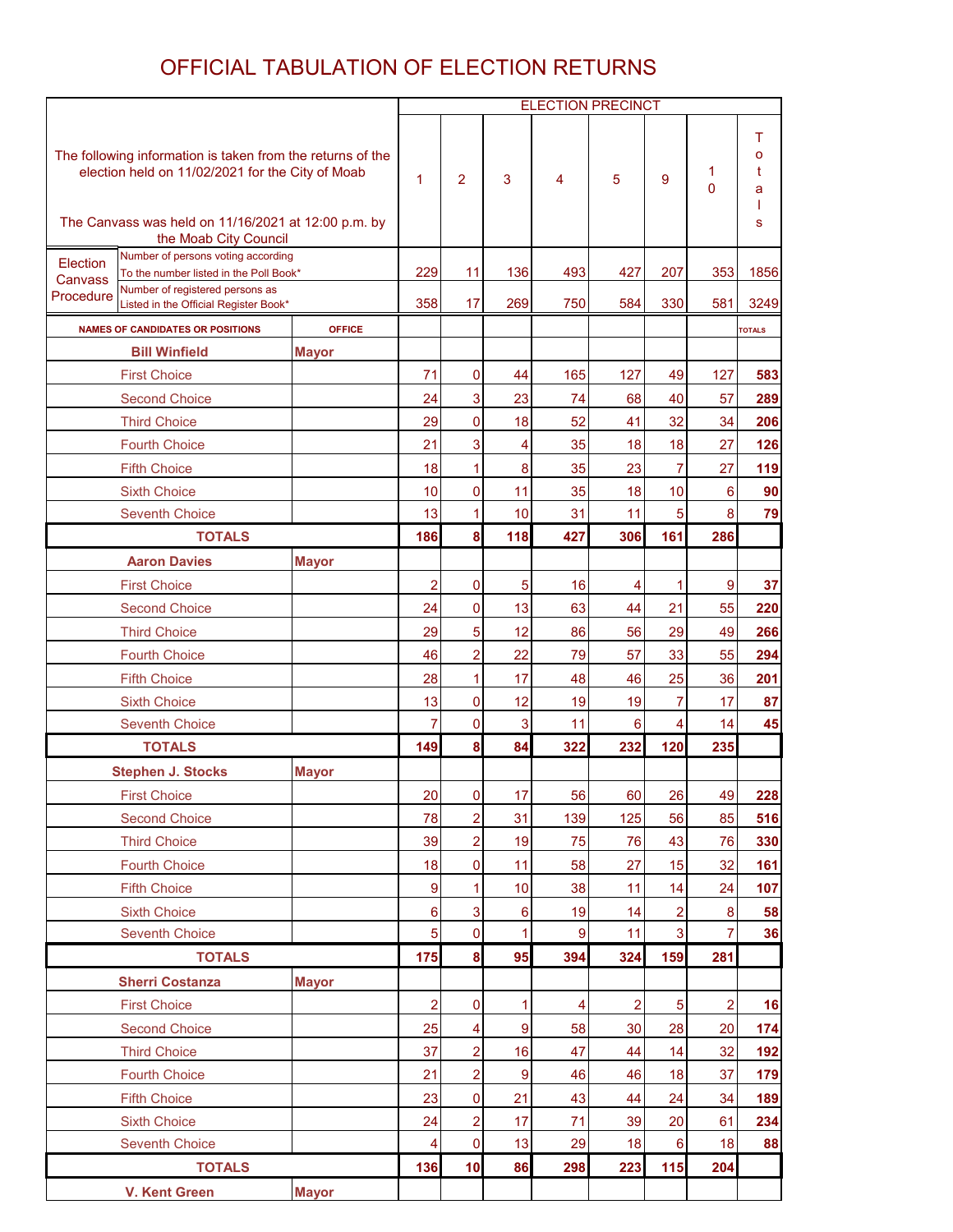| <b>First Choice</b>                         |                | 16             | 0              | 13                      | 25  | 25             | 13             | 23  | 115      |
|---------------------------------------------|----------------|----------------|----------------|-------------------------|-----|----------------|----------------|-----|----------|
| <b>Second Choice</b>                        |                | 17             | 1              | 18                      | 47  | 42             | 20             | 52  | 197      |
| <b>Third Choice</b>                         |                | 15             | 0              | 16                      | 52  | 43             | 17             | 43  | 186      |
| <b>Fourth Choice</b>                        |                | 13             | 0              | 15                      | 31  | 29             | 15             | 29  | 132      |
| <b>Fifth Choice</b>                         |                | 23             | 0              | 10                      | 51  | 35             | 16             | 32  | 167      |
| <b>Sixth Choice</b>                         |                | 28             | 1              | $\boldsymbol{9}$        | 65  | 33             | 20             | 31  | 187      |
| <b>Seventh Choice</b>                       |                | 30             | 5              | 8                       | 51  | 40             | 23             | 47  | 204      |
| <b>TOTALS</b>                               |                | 142            | $\overline{7}$ | 89                      | 322 | 247            | 124            | 257 |          |
| <b>Joette Langianese</b>                    | <b>Mayor</b>   |                |                |                         |     |                |                |     |          |
| <b>First Choice</b>                         |                | 118            | 11             | 53                      | 212 | 203            | 108            | 133 | 838      |
| <b>Second Choice</b>                        |                | 24             | $\overline{0}$ | 10                      | 54  | 47             | 12             | 33  | 180      |
| <b>Third Choice</b>                         |                | $\overline{7}$ | 0              | 4                       | 27  | 6              | 13             | 16  | 73       |
| <b>Fourth Choice</b>                        |                | 6              | $\overline{0}$ | $\bf 8$                 | 18  | 12             | 3              | 13  | 60       |
| <b>Fifth Choice</b>                         |                | 5              | 0              | $\overline{3}$          | 15  | 5              | $\overline{a}$ | 14  | 44       |
| <b>Sixth Choice</b>                         |                | 12             | $\mathbf 0$    | 12                      | 24  | 27             | 11             | 23  | 109      |
| <b>Seventh Choice</b>                       |                | 14             | $\overline{0}$ | 20                      | 41  | 28             | 11             | 31  | 145      |
| <b>TOTALS</b>                               |                | 186            | 11             | 110                     | 391 | 328            | 160            | 263 |          |
| <b>Josie Kovash</b>                         | <b>Council</b> |                |                |                         |     |                |                |     |          |
| <b>First Choice</b>                         |                | 70             | 8              | 22                      | 108 | 125            | 65             | 63  | 461      |
| <b>Second Choice</b>                        |                | 56             | 1              | 28                      | 112 | 82             | 42             | 75  | 396      |
| <b>Third Choice</b>                         |                | 15             | $\overline{2}$ | 12                      | 42  | 38             | 18             | 42  | 169      |
| <b>Fourth Choice</b>                        |                | $\overline{7}$ | 0              | 11                      | 28  | 20             | 13             | 20  | 99       |
| <b>Fifth Choice</b>                         |                | 9              | 0              | $6\phantom{1}6$         | 28  | 19             | $\overline{5}$ | 23  | 90       |
| <b>Sixth Choice</b>                         |                | 17             | $\pmb{0}$      | 22                      | 35  | 27             | 10             | 23  | 134      |
|                                             |                |                |                |                         |     |                |                |     |          |
| <b>TOTALS</b>                               |                | 174            | 11             | 101                     | 353 | 311            | 153            | 246 |          |
|                                             |                |                |                |                         |     |                |                |     |          |
| <b>Luke Wojciechowski</b>                   | <b>Council</b> | 58             | 3              | 37                      | 124 | 89             | 46             | 98  |          |
| <b>First Choice</b>                         |                | 76             | 8              |                         | 154 | 140            | 81             | 79  | 455      |
| <b>Second Choice</b><br><b>Third Choice</b> |                | 18             | 0              | 32<br>17                | 55  | 33             | 21             | 37  | 570      |
| <b>Fourth Choice</b>                        |                | 12             | $\pmb{0}$      | 8                       | 24  | 21             | $\overline{5}$ | 18  | 181      |
| <b>Fifth Choice</b>                         |                | 11             | 0              | 13                      | 18  | 27             | 11             | 19  |          |
| <b>Sixth Choice</b>                         |                | 5              | 0              | 5                       | 14  | 8              | 1              | 14  | 99<br>47 |
| <b>TOTALS</b>                               |                | 180            | 11             | 112                     | 389 | 318            | 165            | 265 |          |
| <b>Anthony Charles</b>                      | <b>Council</b> |                |                |                         |     |                |                |     | 88       |
| <b>First Choice</b>                         |                | $\overline{2}$ | $\mathbf 0$    | 0                       | 9   | $\overline{7}$ | $\overline{2}$ | 1   | 21       |
| <b>Second Choice</b>                        |                | 9              | 0              | $\overline{\mathbf{4}}$ | 16  | 17             | 5              | 12  | 63       |
| <b>Third Choice</b>                         |                | 51             | $\mathbf 0$    | 25                      | 61  | 52             | 25             | 47  | 261      |
| <b>Fourth Choice</b>                        |                | 32             | 3              | 22                      | 68  | 46             | 22             | 61  | 254      |
| <b>Fifth Choice</b>                         |                | 24             | 1              | 21                      | 74  | 60             | 26             | 47  | 253      |
| <b>Sixth Choice</b>                         |                | 15             | $\overline{2}$ | $\boldsymbol{9}$        | 40  | 28             | 22             | 37  | 153      |
| <b>TOTALS</b>                               |                | 133            | $6\phantom{a}$ | 81                      | 268 | 210            | 102            | 205 |          |
| <b>Mike McCurdy</b>                         | <b>Council</b> |                |                |                         |     |                |                |     |          |
| <b>First Choice</b>                         |                | 20             | 0              | 24                      | 30  | 45             | 14             | 46  | 179      |
| <b>Second Choice</b>                        |                | 41             | 0              | 40                      | 115 | 90             | 40             | 106 | 432      |
| <b>Third Choice</b>                         |                | 17             | $\overline{2}$ | 15                      | 58  | 36             | 15             | 29  | 172      |
| <b>Fourth Choice</b>                        |                | 25             | 3              | 13                      | 68  | 40             | 33             | 47  | 229      |
| <b>Fifth Choice</b>                         |                | 36             | $\overline{2}$ | 13                      | 47  | 39             | 15             | 31  | 183      |
| <b>Sixth Choice</b>                         |                | 16             | 0              | $\boldsymbol{9}$        | 33  | 22             | 11             | 19  | 110      |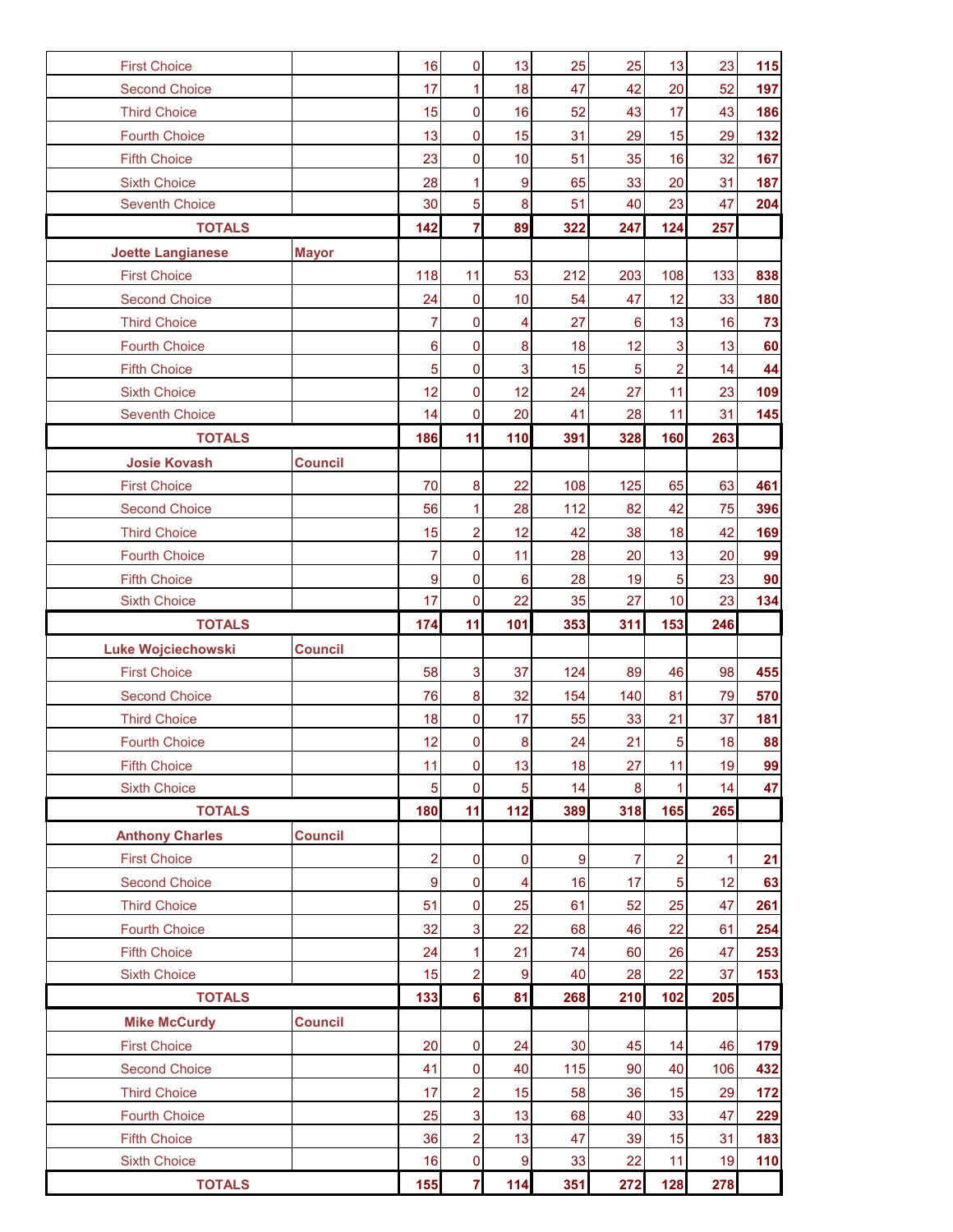| <b>Jason Taylor</b>  | <b>Council</b> |                 |   |                 |                 |           |                 |                 |     |
|----------------------|----------------|-----------------|---|-----------------|-----------------|-----------|-----------------|-----------------|-----|
| <b>First Choice</b>  |                | 72 <sub>1</sub> |   | 50              | 211             | 151       | 76              | 138             | 698 |
| <b>Second Choice</b> |                | 19 <sup>l</sup> | ົ | 18              | 47              | 49        | 141             | 53              | 202 |
| <b>Third Choice</b>  |                | 25              | 3 | 16 <sub>1</sub> | 93 <sub>1</sub> | 69        | 37              | 49              | 292 |
| <b>Fourth Choice</b> |                | 24              |   | 10 <sub>1</sub> | 26              | <b>29</b> | 13 <sup>1</sup> | 16 <sup>1</sup> | 119 |
| <b>Fifth Choice</b>  |                | 14 <sub>1</sub> |   | 8               | 23              | 11        |                 |                 | 79  |
| <b>Sixth Choice</b>  |                | 21              |   |                 | 33              | 22        | 16 <sup>1</sup> | 32              | 132 |
| <b>TOTALS</b>        |                | 175             |   | 109             | 433             | 331       | 167             | 300             |     |

\*The total votes cast for any one office or proposition should not exceed the total number of persons voting as shown in the pollbook or official register book.

I certify the information contained in this report is accurate.

Signed: experience of the state of the state of the state of the state of the state of the state of the state of the state of the state of the state of the state of the state of the state of the state of the state of the s

Attest: **Attest: Attest: Attest: Attest: Attest: Attest: Attest: Attest: Attest: Attest: Attest: Attest: Attest: Attest: Attest: Attest: Attest: Attest: Attest: Attest: Attest: Att**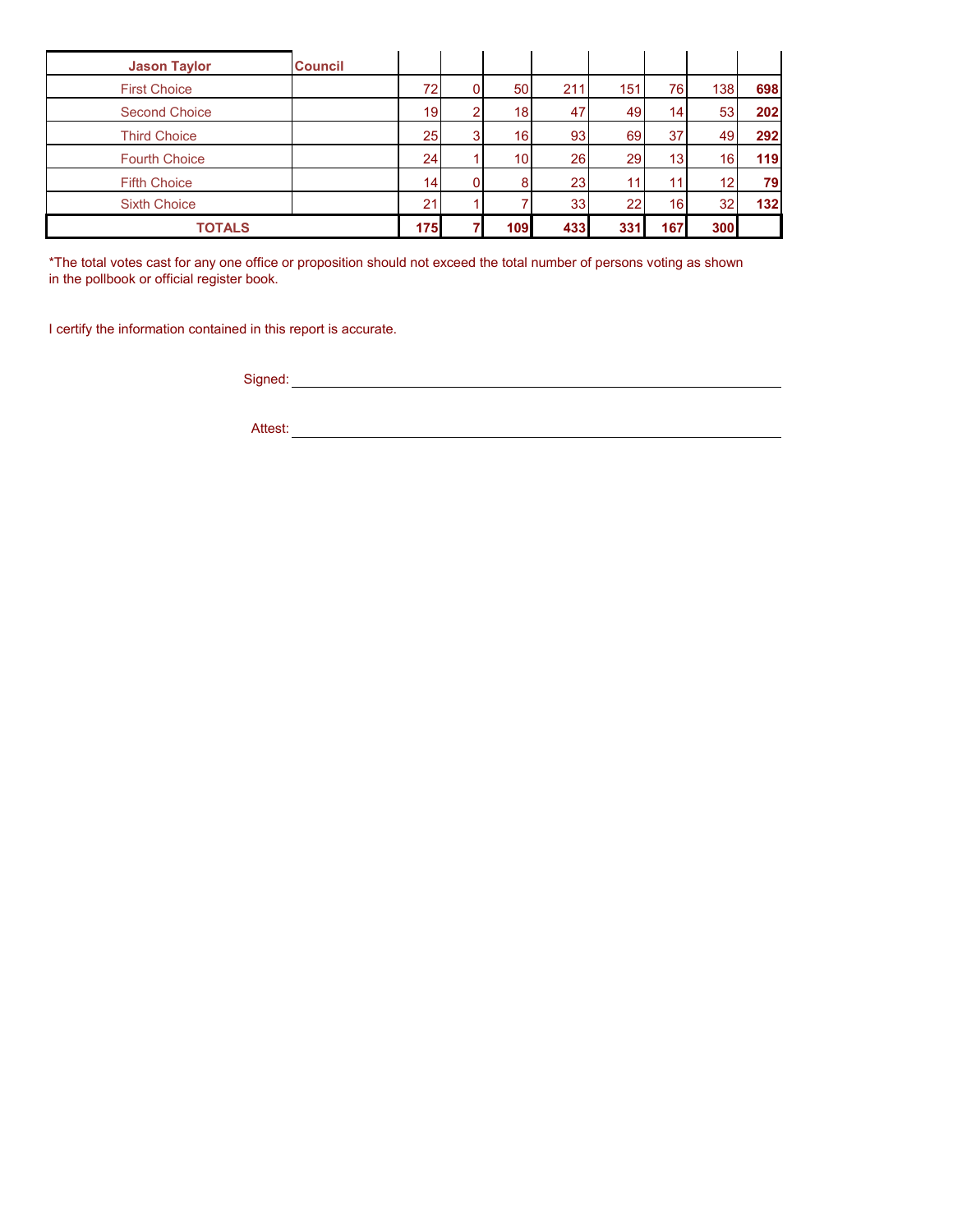## 2021 General Election Statistics

### Moab

| <b>Eligible Registered Voters</b>                      | 3249           |        |
|--------------------------------------------------------|----------------|--------|
| <b>Ballots Counted</b>                                 | 1856           | 57.13% |
| By Mail Ballots NOT Accepted (not counted)             | 36             |        |
| <b>Returned Unsigned</b>                               | 10             |        |
| Signatures Did Not Match the Voter Record              | 11             |        |
| Signature Swap                                         | 2              |        |
| <b>Empty Envelopes</b>                                 | $\overline{0}$ |        |
| Ballot only - no envelope or affidavit                 | 0              |        |
| Postmark Invalid                                       | 13             |        |
| <b>Voted in Person (Early Voting and Election Day)</b> | 52             |        |
| <b>Emergency Ballots</b>                               | $\mathbf{1}$   |        |
| <b>Emergency Absentee Ballots issued</b>               | 1              |        |
| <b>Emergency Absentee Ballots counted</b>              | $\mathbf{1}$   |        |
| <b>Provisional/Challenged Ballots Issued</b>           | 53             |        |
| <b>Provisional/Challenged Ballots Counted</b>          | 50             |        |
| Same Day Registration (No Prior Registration)          | 10             |        |
| <b>Provisional Ballots Not Accepted</b>                | 3              |        |
| Voted an Absentee Ballot or Voted Early                | 0              |        |
| Incomplete Information on Form                         | $\overline{2}$ |        |
| No ballot (registration only)                          | 1              |        |
| <b>UOCAVA Ballots Mailed</b>                           | $\overline{2}$ |        |
| By Mail                                                | $\mathbf{1}$   |        |
| Email                                                  | $\mathbf{1}$   |        |
| <b>Electronic Delivery</b>                             | 0              |        |
| <b>UOCAVA Ballots Counted</b>                          | $\mathbf{1}$   |        |
| By Mail                                                | $\mathbf{1}$   |        |
| Email                                                  | $\mathbf 0$    |        |
| <b>Electronic Delivery</b>                             | 0              |        |
| <b>Ballots duplicated because they were damaged</b>    | 14             |        |
| <b>Ballots Counted on or Before Election Day</b>       | 1747           |        |
| Valid Ballots Processed and Counted After Election Day | 109            |        |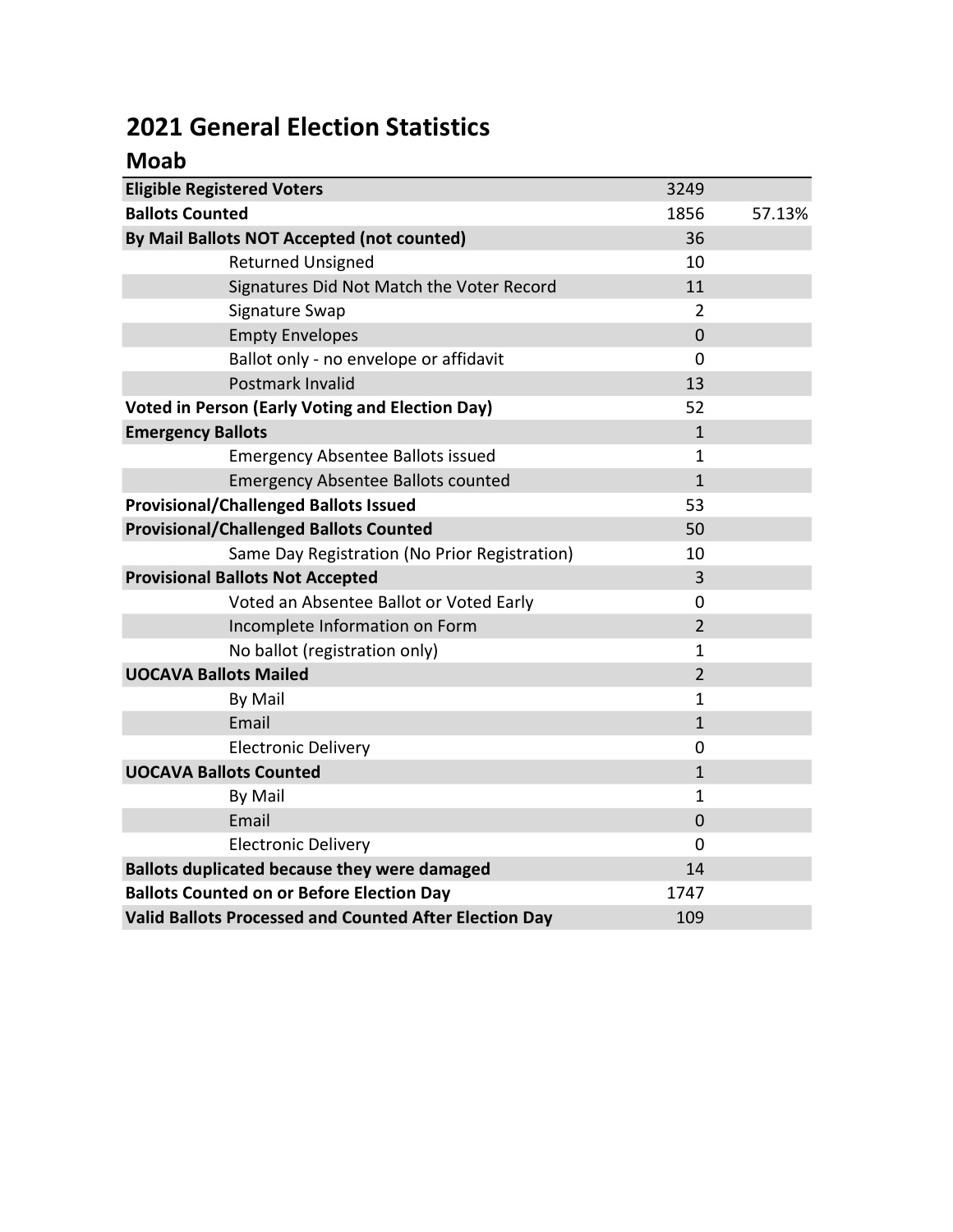Moab City Mayor

Tuesday, November 2, 2021

The results of a ranked-choice voting election. | [Download](https://www.rcvis.com/raw/moab-mayor-canvass) Raw Data

RCVis is open-source Ranked-Choice Voting Visualization software. Let's Collaborate! To use these visualizations for your election, poll, or infographic, please get in touch: team@rcvis.com. Send [feedback](https://docs.google.com/forms/d/e/1FAIpQLSdwMw6xYNyxbZiEtuB0G9F7avQhkLY_jmlXjNOBPA01qR4y3g/viewform?usp=sf_link) or follow us on [Twitter](https://twitter.com/rcvisdotcom)

| <b>Candidate name</b>    | <b>Round 1</b>   | <b>Round 2</b> | <b>Round 3</b> | Round 4   | <b>Round 5</b> |
|--------------------------|------------------|----------------|----------------|-----------|----------------|
| <b>JOETTE LANGIANESE</b> | 45.6%            | 46.0%          | 46.6%          | 47.5%     | 53.4%          |
|                          | 841 votes        | 848 votes      | 857 votes      | 864 votes | 937 votes      |
| <b>BILL WINFIELD</b>     | 32.1%            | 32.2%          | 33.0%          | 37.1%     | 46.6%          |
|                          | 592 votes        | 593 votes      | 608 votes      | 674 votes | 819 votes      |
| <b>STEPHEN J. STOCKS</b> | 12.8%            | 12.9%          | 13.5%          | 15.4%     |                |
|                          | 236 votes        | 238 votes      | 248 votes      | 280 votes |                |
| <b>V. KENT GREEN</b>     | 6.7%             | 6.7%           | 6.9%           |           |                |
|                          | 123 votes        | 124 votes      | 127 votes      |           |                |
| <b>AARON DAVIES</b>      | 2.0%             | 2.2%           |                |           |                |
|                          | 37 votes         | 41 votes       |                |           |                |
| <b>SHERRI COSTANZA</b>   | 0.9%             |                |                |           |                |
|                          | 16 votes         |                |                |           |                |
| <b>Inactive Ballots</b>  | $\boldsymbol{0}$ | $\mathbf 1$    | 5              | 27        | 89             |
|                          | ballots          | ballots        | ballots        | ballots   | ballots        |

Copyright © 2021, Robot Armin LLC

### **About RCVis**

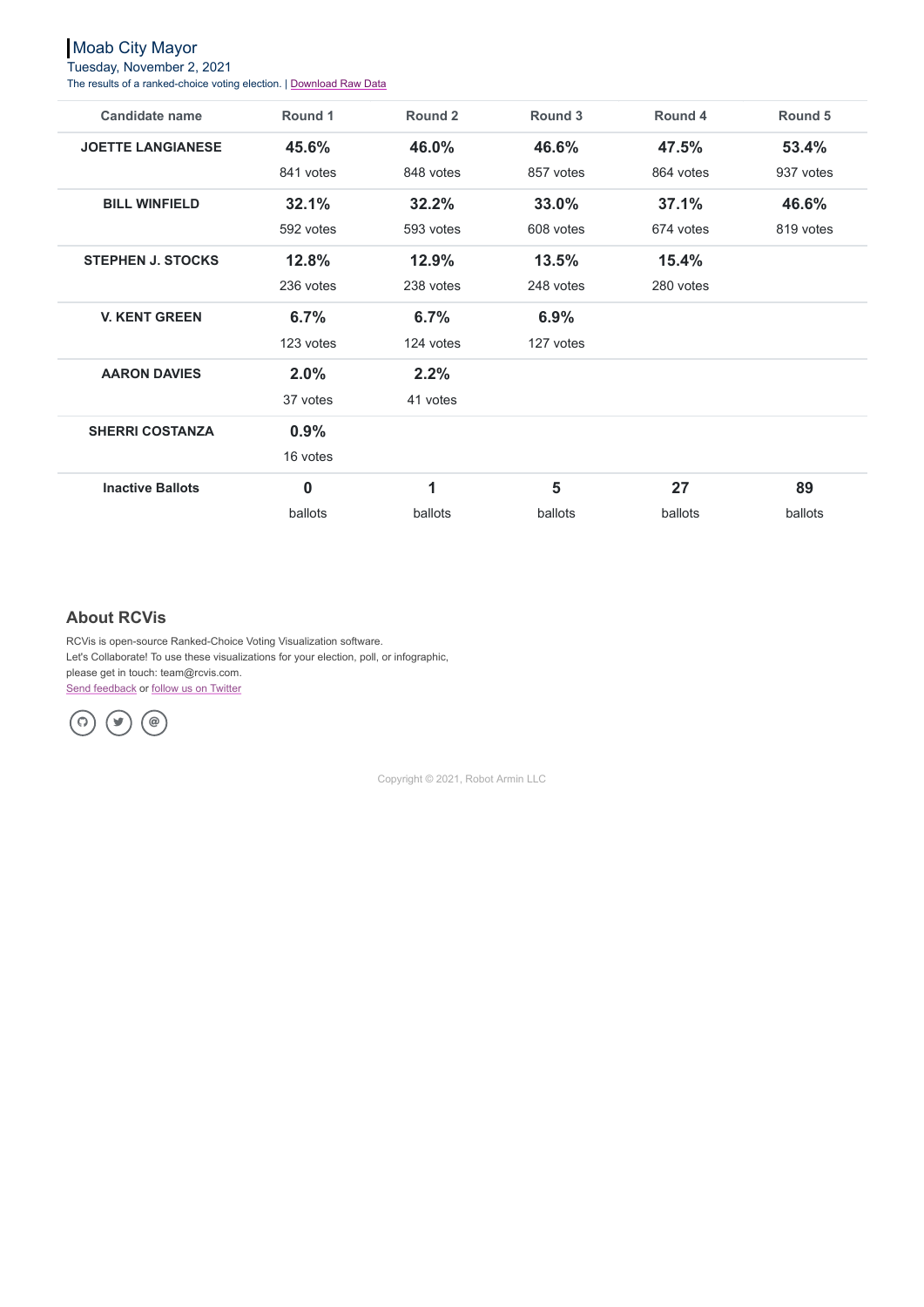# Moab City Council

Tuesday, November 2, 2021

The results of a ranked-choice voting election. | [Download](https://www.rcvis.com/raw/moab-council-seat-1-canvass) Raw Data

RCVis is open-source Ranked-Choice Voting Visualization software. Let's Collaborate! To use these visualizations for your election, poll, or infographic, please get in touch: team@rcvis.com. Send [feedback](https://docs.google.com/forms/d/e/1FAIpQLSdwMw6xYNyxbZiEtuB0G9F7avQhkLY_jmlXjNOBPA01qR4y3g/viewform?usp=sf_link) or follow us on [Twitter](https://twitter.com/rcvisdotcom)

| <b>Candidate name</b>     | Round 1          | <b>Round 2</b> | Round 3   | <b>Round 4</b> |
|---------------------------|------------------|----------------|-----------|----------------|
| <b>JASON TAYLOR</b>       | 38.5%            | 38.7%          | 45.6%     | 51.5%          |
|                           | 699 votes        | 703 votes      | 811 votes | 901 votes      |
| <b>JOSIE KOVASH</b>       | 25.4%            | 25.8%          | 27.2%     | 48.5%          |
|                           | 462 votes        | 468 votes      | 484 votes | 847 votes      |
| <b>LUKE WOJCIECHOWSKI</b> | 25.0%            | 25.2%          | 27.2%     |                |
|                           | 455 votes        | 458 votes      | 483 votes |                |
| <b>MIKE MCCURDY</b>       | 9.9%             | 10.2%          |           |                |
|                           | 179 votes        | 186 votes      |           |                |
| <b>ANTHONY CHARLES</b>    | 1.2%             |                |           |                |
|                           | 22 votes         |                |           |                |
| <b>Inactive Ballots</b>   | $\boldsymbol{0}$ | $\overline{2}$ | 39        | 69             |
|                           | ballots          | ballots        | ballots   | ballots        |

Copyright © 2021, Robot Armin LLC

#### **About RCVis**